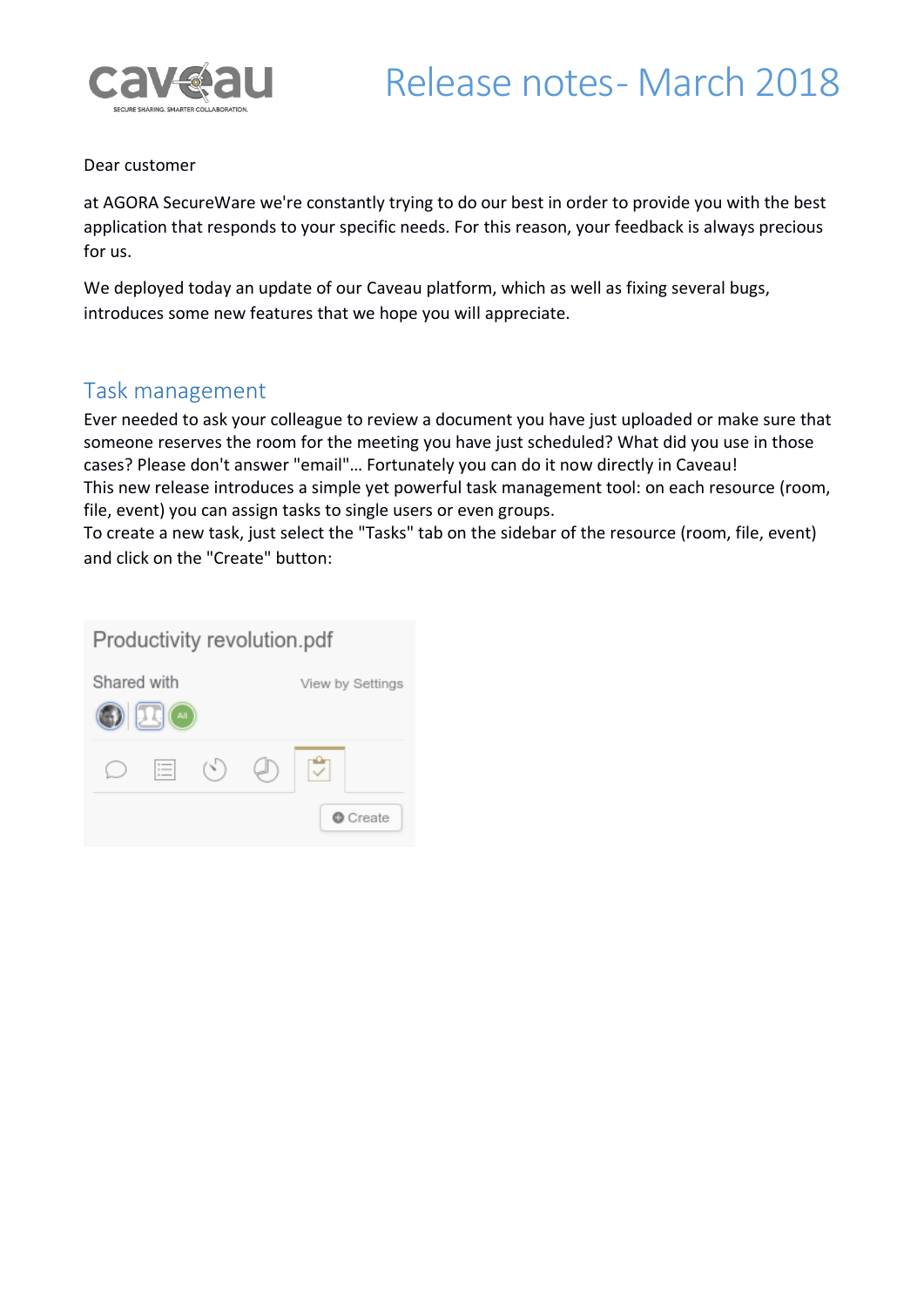

# Release notes - March 2018

You can now enter what you want (task name and ev. description), who should execute it (one or more users and/or groups) and add a due date if necessary.

| New task         | $\times$                                         |
|------------------|--------------------------------------------------|
| Path             | Rooms / Board / Productivity revolution.pdf /    |
| * Task name      | Review document                                  |
| Description      | Please review the first version of the document  |
| * Assign to      | <b>II</b> Marketing<br>$\times$                  |
|                  | Please select a user/group                       |
| Deadline         | 1 week<br>1 day<br>Custom<br>$\times$<br>1 month |
| * Required field |                                                  |
|                  | Ok<br>Cancel                                     |

The appointed users will then receive a notification (email / SMS). During the execution phase you can discuss with these users adding comments to the task. As soon as they have completed the given activity, they can mark it as "Executed". At this moment you will also receive a notification. You can then check if the resolution satisfies your expectation and, in this case, close the task. Otherwise you can re-open it.

On the Dashboard you will find a new widget, which displays the open tasks either assigned to or created by you.

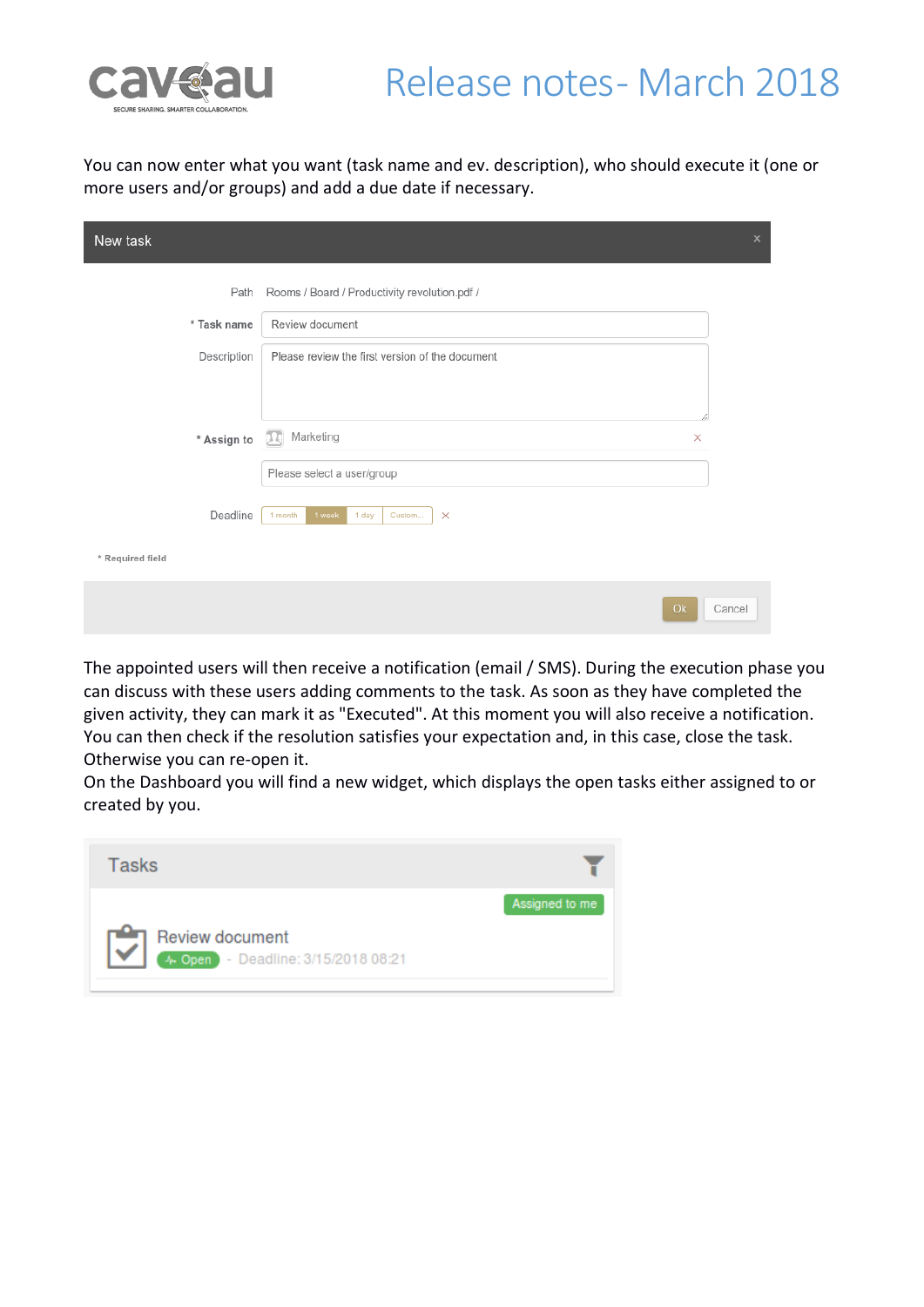

### Renaming: what a complex activity!

Until now, if you needed to rename a resource (file, room, event, …) you had to open it, click on Edit, enter the new name and save. This may also be acceptable when you had to rename only one document, but in case you had to rename several resources then time needed was really huge. Therefore, now you can simply rename a resource just by clicking on the pencil icon you will find in the room list near its name and entering the new name:

| <b>FOR Old ugly name.pdf</b> < Rename<br>$581.2 \text{ kB}$ |  | New nicer name pdf  |  |
|-------------------------------------------------------------|--|---------------------|--|
|                                                             |  | <b>≕ ਸ਼</b> 21 ? ⊬ਸ |  |

### Documents slide show

Your colleague has just upload tons of new documents inside a room and you need to read them all? Then: be patient! You have to go to that room, open the first document, read it, close it and do the same for the next and so on until the last one... hopefully you won't lose the position of the last opened document otherwise you risk either to reload an already read document or skip an unread one...

Luckily, all this was the past! Again, trying to simplify and "speedify" your job we introduced a new navigation between documents of the same room. Just open one and you can now move to the next or the previous one by simply clicking on the navigation you will find on the bottom of the screen.

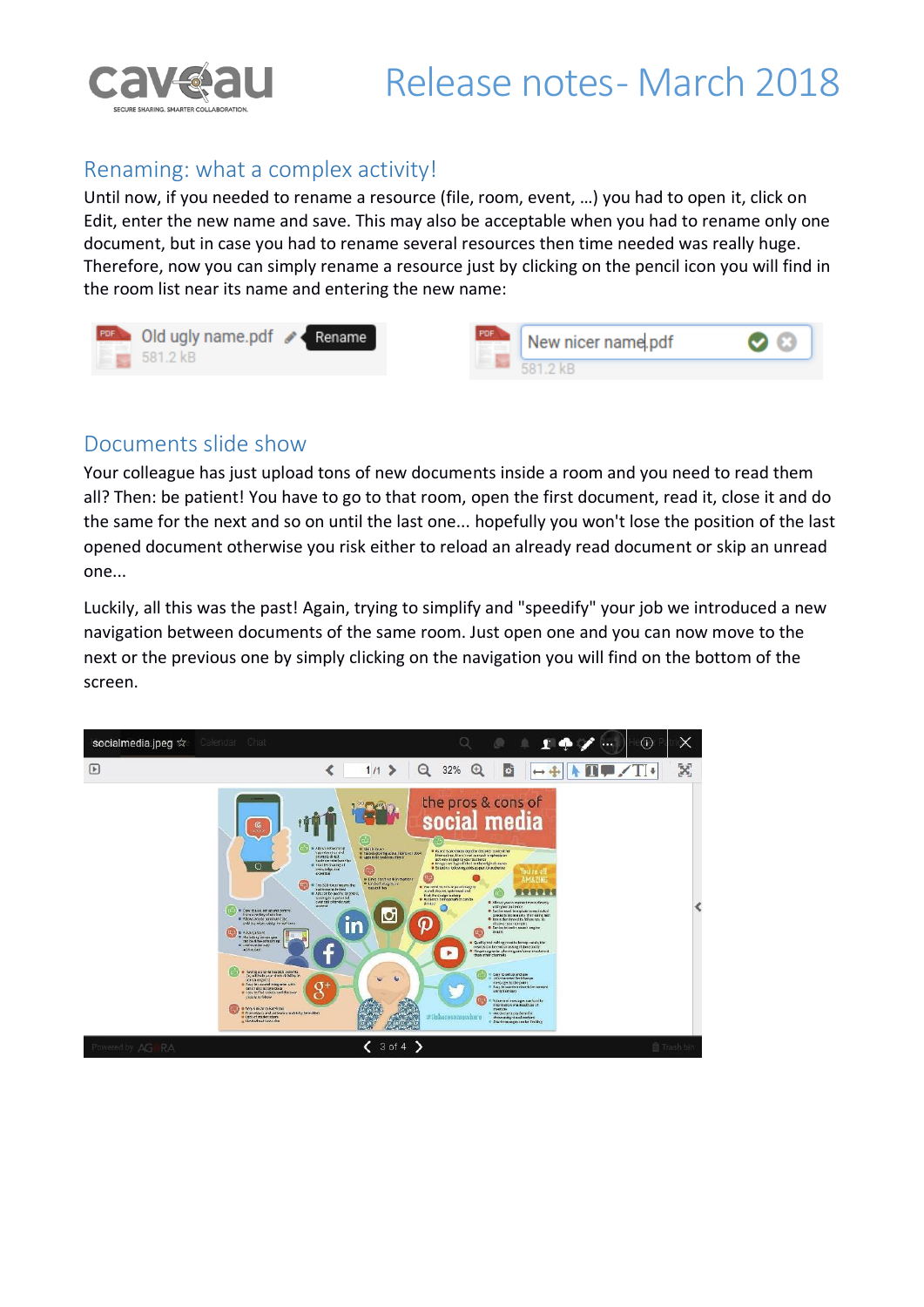

# Release notes-March 2018

### New power for guests

When provided with the necessary permissions, your guests can now not only upload new documents, create requests and participate in chat and discussions but also create new rooms. As before they can do it in a very controlled way: they will not be able to modify the inherited permissions, notifications and approvals settings. This will, on the one side, maintain your control over the guests' activities, whereas on the other, will allow them to better organize their collaboration with you.

### Password protected PDF files

If your application is about security, why can't I have the preview of a password protected PDF file? Good question but... outdated: now you can! If you know the password simply enter it and you will see the preview of the document. If you don't know it, there will be a valid reason and we cannot help...